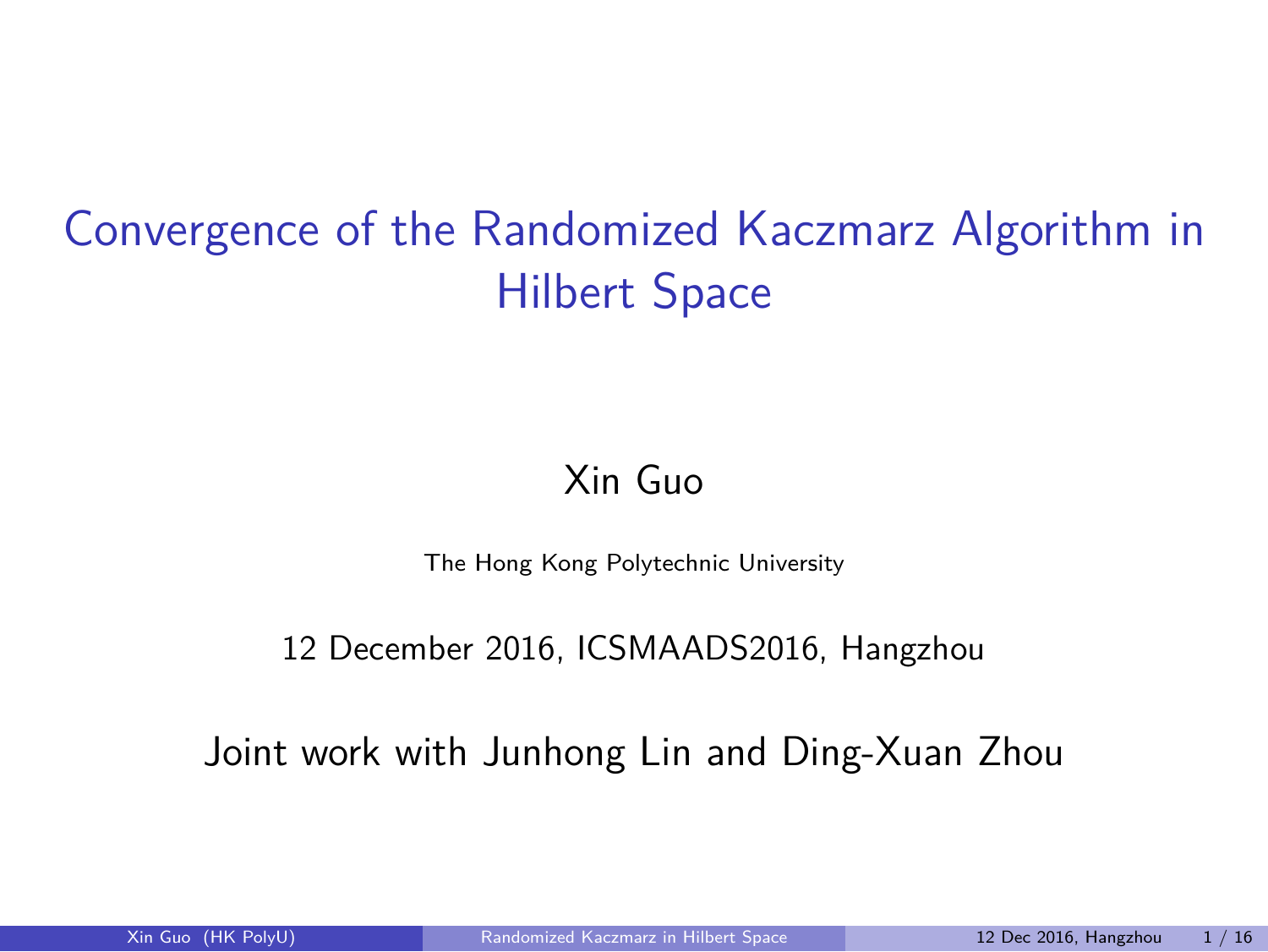#### **Outline**

- The Classical Kaczmarz Algorithms
- Randomized Kaczmarz Algorithm in Hilbert Space

Xin Guo (HK PolyU) Randomized Kaczmarz in Hilbert Space 12 Dec 2016, Hangzhou 2 / 16

- **Motivating Applications**
- **·** Convergence Analysis
- **•** Summary and Future Works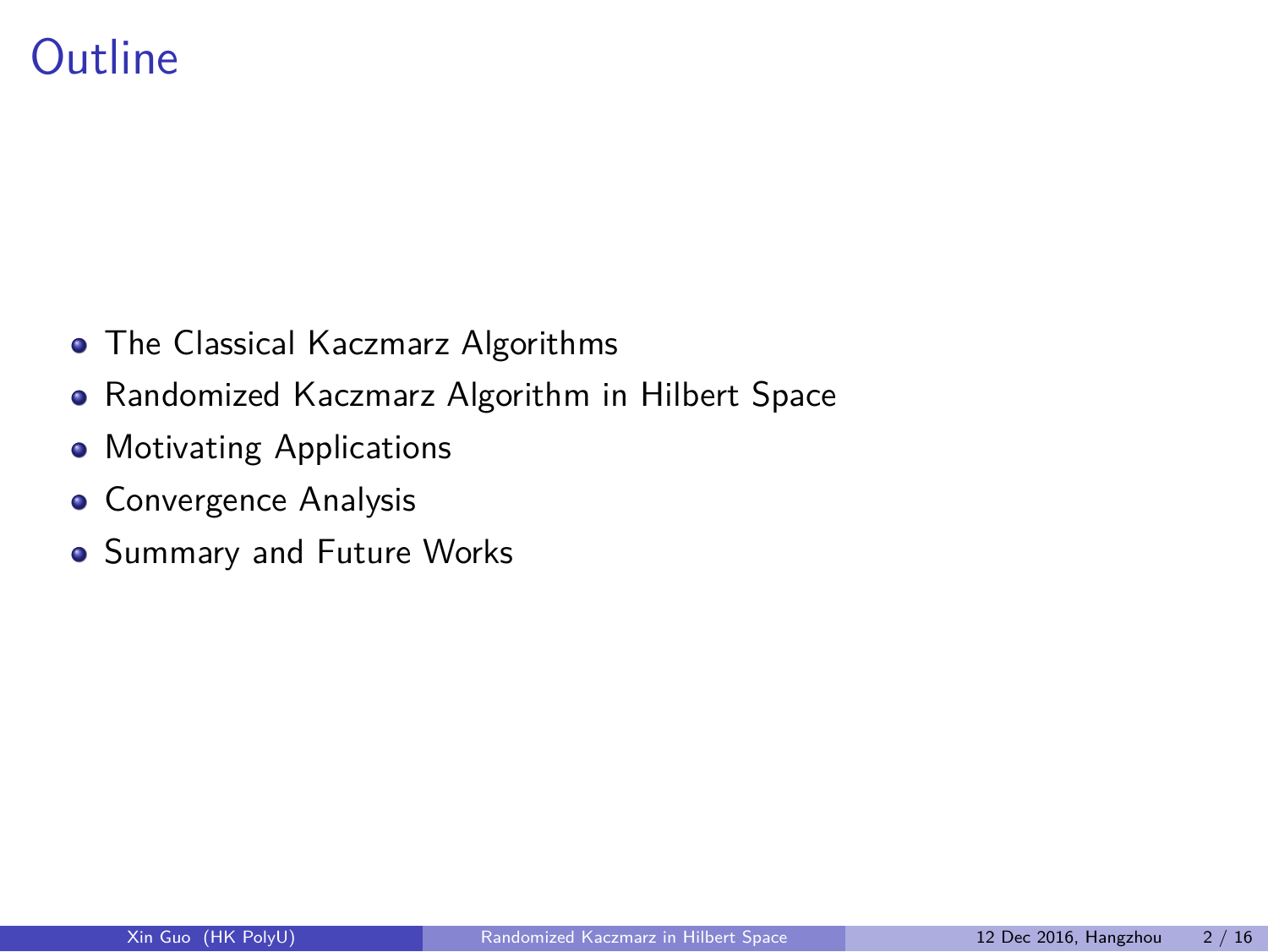# The classical Kaczmarz algorithm

Consider a linear equation system  $Ax = y$ :  $x \in \mathbb{R}^d$ ,  $y \in \mathbb{R}^m$ , and  $A$  is a matrix with dimension  $m \times d$ .

The classical Kaczmarz algorithm:  $x_1 = 0$  and for  $k \ge 1$ ,

$$
x_{k+1} = x_k + (y_i - \langle a_i, x_k \rangle) \frac{a_i}{\|a_i\|^2}
$$

,

- $i = 1 + ((k 1) \mod m)$
- $a_1, \ldots, a_m$ : rows of  $A$ . So  $\langle a_i, x \rangle = y_i$ .
- The algorithm and its convergence: (Kaczmarz 1937).
- step size: 1
- projection of error

$$
x_{k+1}-x=\left(I-\frac{a_i}{\|a_i\|}\otimes\frac{a_i}{\|a_i\|}\right)(x_k-x)
$$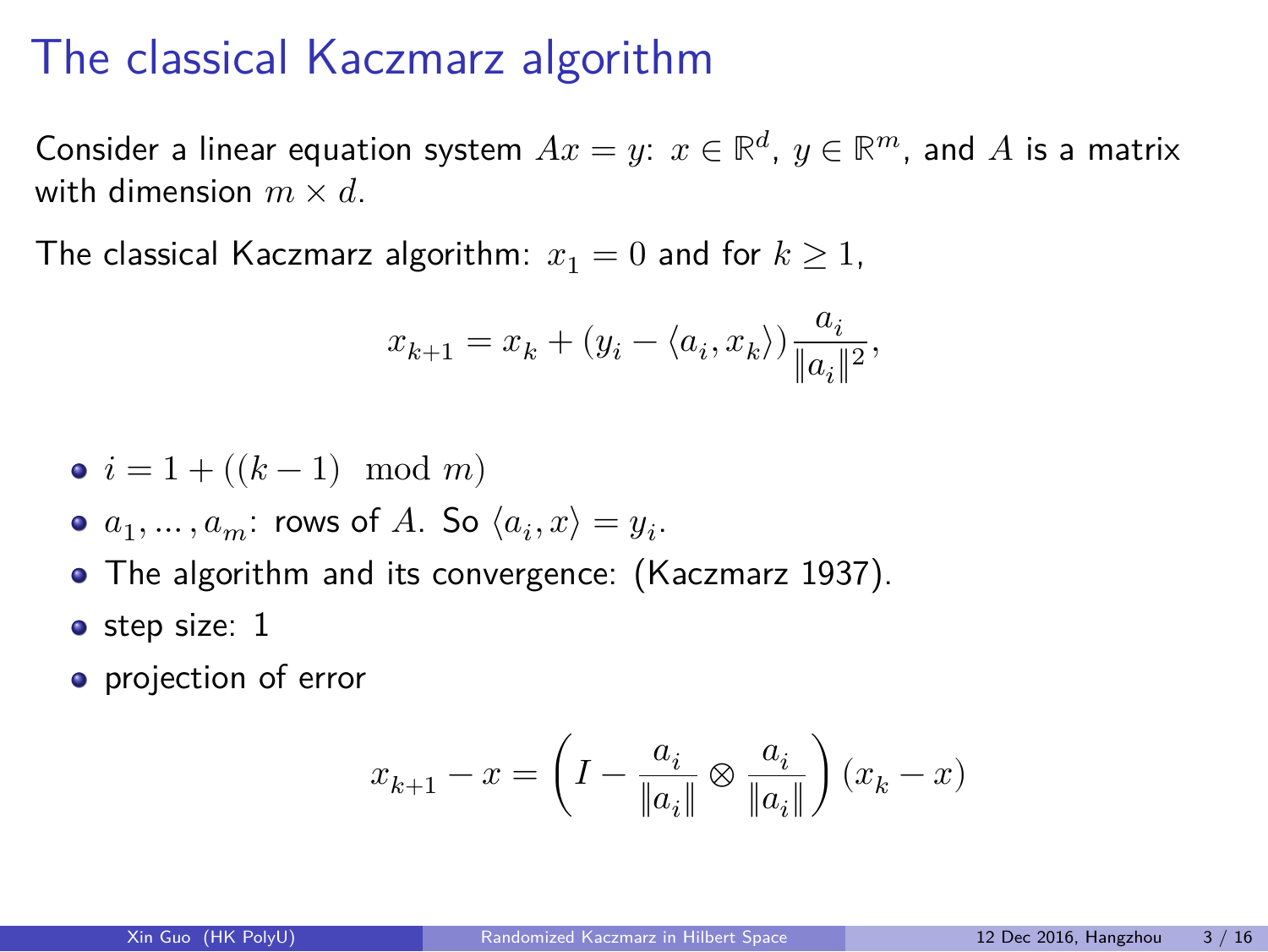# Randomized Kaczmarz algorithm

$$
x_{k+1} = x_k + (y_k - \langle \varphi_k, x_k \rangle) \, \frac{\varphi_k}{\|\varphi_k\|^2}
$$

- $\{\varphi_k\}_{k=1}^\infty\overset{iid}{\sim}({\mathbb R}^d,\rho)$ : random measures
- $y_k = \langle \varphi_k, x \rangle$
- A special example:  $\rho$  supported on the row vectors  $\{a_1,\ldots,a_m\}$  of the matrix A, with  $\rho(a_i) \propto \|a_i\|^2$ .

$$
\mathbb{E}\left[\|x_{k+1}-x\|^2\right]\leq (1-\frac{1}{\|A\|_F^2\|A^{-1}\|_2^2})^k\|x\|^2,
$$

Strohmer & Vershynin '09; for general  $\rho$ , Zouzias & Freris '13, Gower & Richtárik '15.

For general  $\rho$ ,  $\lim_{k\to\infty} C^k\|x_k-x\|^2=0$  almost surely for some  $C>1$  (Chen & Powell '12).

 $12$  Dec 2016, Hangzhou  $4 / 16$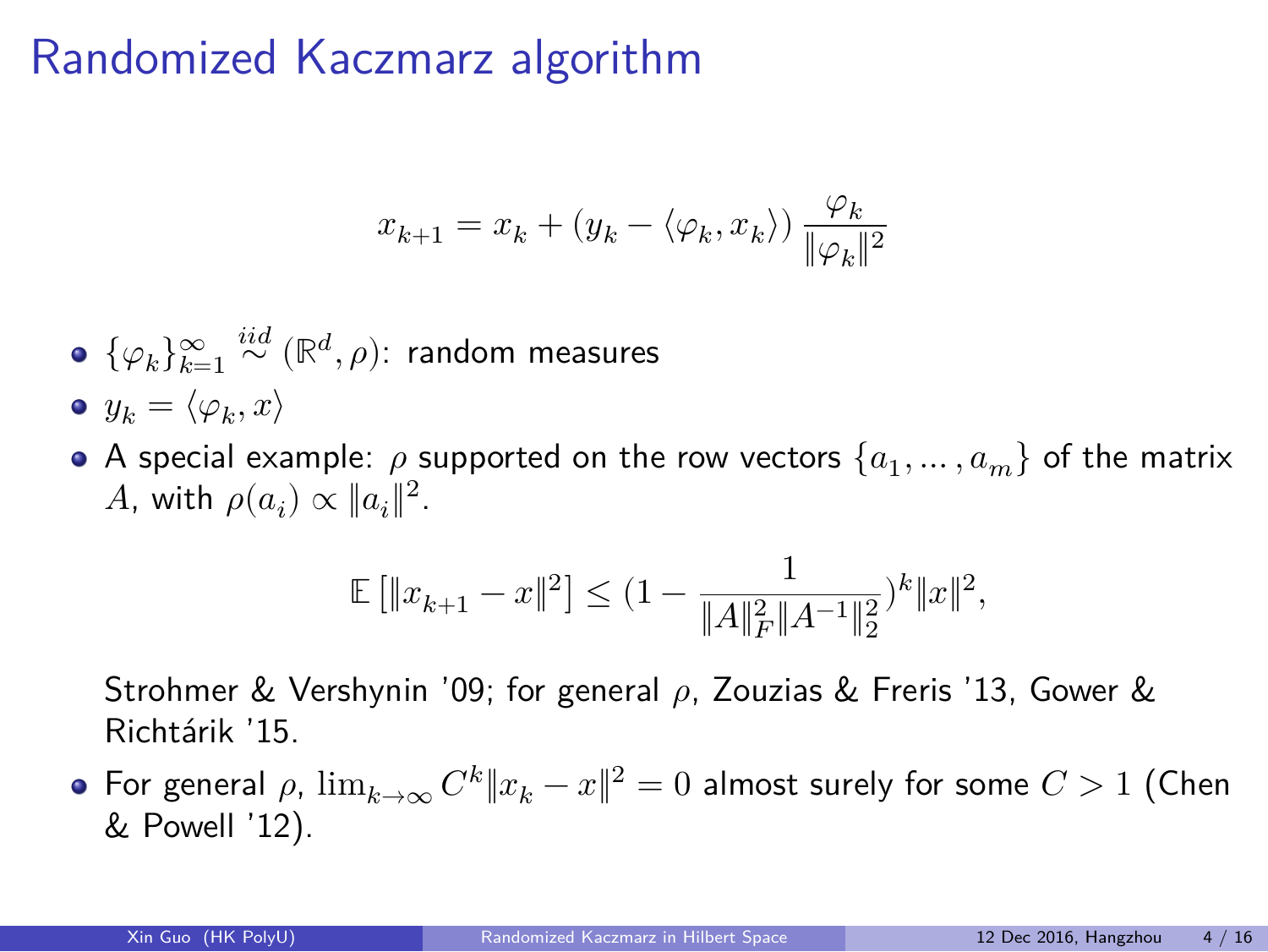• Recall the definition:

$$
x_{k+1} = x_k + (y_k - \langle \varphi_k, x_k \rangle) \frac{\varphi_k}{\|\varphi_k\|^2}.
$$

Xin Guo (HK PolyU) Randomized Kaczmarz in Hilbert Space 12 Dec 2016, Hangzhou 5 / 16

Since  $\frac{y_k}{\|\varphi_k\|}=\left\langle\frac{\varphi_k}{\|\varphi_k\|},x\right\rangle$ , it is convenient to assume  $\|\varphi_k\|=1.$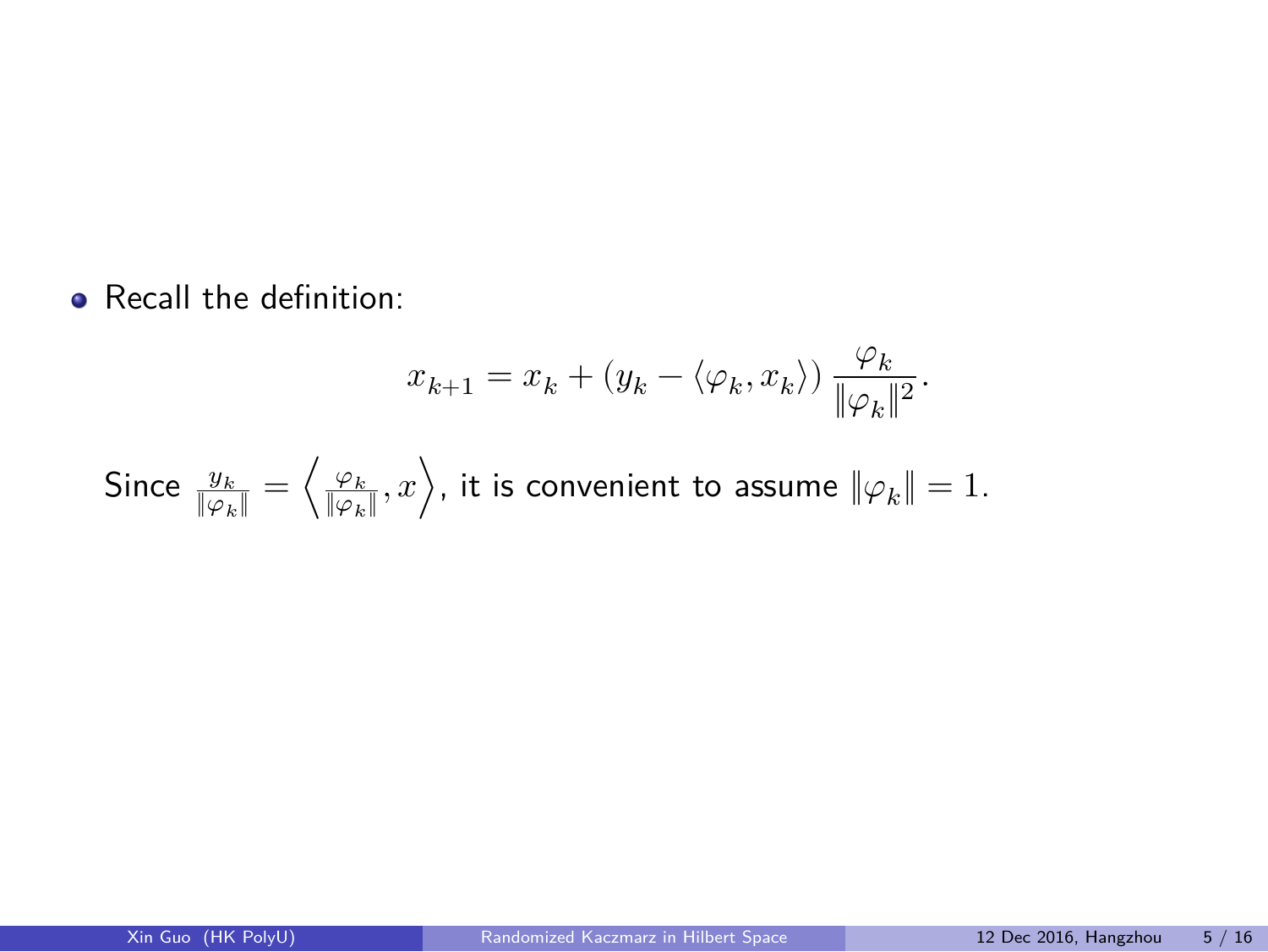# Relaxed randomized Kaczmarz algorithm

$$
x_{k+1} = x_k + \eta_k(y_k - \langle \varphi_k, x_k \rangle) \varphi_k
$$

- $y_k = \langle \varphi_k, x \rangle + \epsilon_k$ ,  $\epsilon_k$ : centered independent noise,  $\|\varphi_k\| = 1$
- $0 < \eta_k < 1$ : necessary to guarantee a convergence
- Needell '10: With step size  $\eta_k \equiv 1$ ,  $\mathbb{E}[\|x_{T+1} x\|] = O(\|A^{-1}\|\|A\|_F)$  as  $T\rightarrow\infty$ .
- (Bach & Moulines '13):

$$
\mathbb{E}\left[\left\langle a, \frac{1}{k} \sum_{j=2}^{k+1} x_j - x \right\rangle^2\right] = O\left(\frac{\dim H}{n}\right)
$$

Lin & Zhou '15:  $\lim_{k\to\infty}\mathbb{E}[\|x_{k+1}-x\|^2]=0$  if and only if  $\lim_{k\to\infty}\eta_k=0$ and  $\sum_{k=1}^{\infty} \eta_k = \infty$ . In this case, one further has

$$
\sum_{k=1}^{\infty} \sqrt{\mathbb{E}[\|x_{k+1} - x\|^2]} = \infty.
$$

Lin & Zhou '15:  $\mathbb{E}[\|x_{k+1}-x\|^2]=O(k^{-\theta})$  for  $\eta_k \sim k^{-\theta}$  and  $\theta \in (0,1)$ .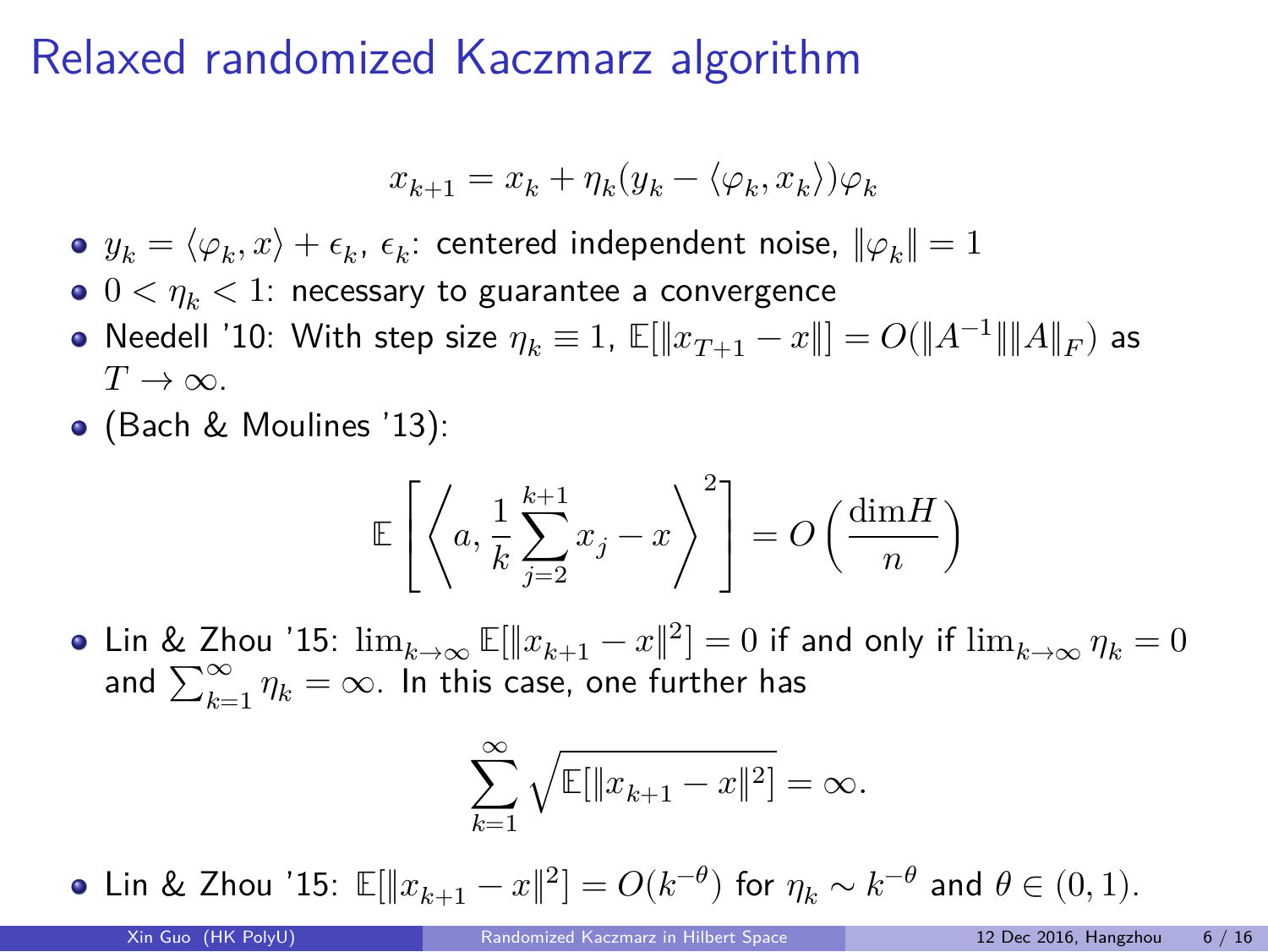#### Randomized Kaczmarz algorithm in Hilbert space

$$
x_{k+1} = x_k + \eta_k (y_k - \langle \varphi_k, x_k \rangle) \varphi_k.
$$

- $\{\varphi_k\}_{k=1}^\infty$  $\stackrel{iid}{\sim} \rho$  on  $H$ , a general Hilbert space;  $\|\varphi_{k}\|=1.$
- $y_k = \langle \varphi_k, x \rangle$
- $\bullet$  It is closely related to the online learning algorithms (online gradient descent algorithm): let  $\{(w_k, y_k)\}_k$  be a sample of input-output pairs. Let  $f_1=0$  and

$$
f_{k+1} = f_k + \eta_k (y_k - \langle f_k, K_{w_k} \rangle_K) K_{w_k} - \eta_k \lambda f_k.
$$

K: a Mercer kernel;  $(\mathcal{H}_K, \langle \cdot, \cdot \rangle_K, \|\cdot\|_K)$  is the corresponding reproducing kernel Hilbert space;  $K_w: u \mapsto \overline{K}(w, u)$ , a function in  ${\mathcal H}_K.$ **Some Reference:** Cesa-Bianchi & Long & Warmuth '96, Vapnik '98, Kivinen & Smola & Williamson '04, Pontil & Ying & Zhou '05, Smale & Yao '06, Ying & Zhou '06, ...

- It is understood that the regularization parameter  $\lambda$  is not necessary (Ying & Pontil 07).
- Usually the regularity assumption  $f_{\rho}=L_{K}^{s}(\mathcal{H}_{K}),\,s>0,$  is made.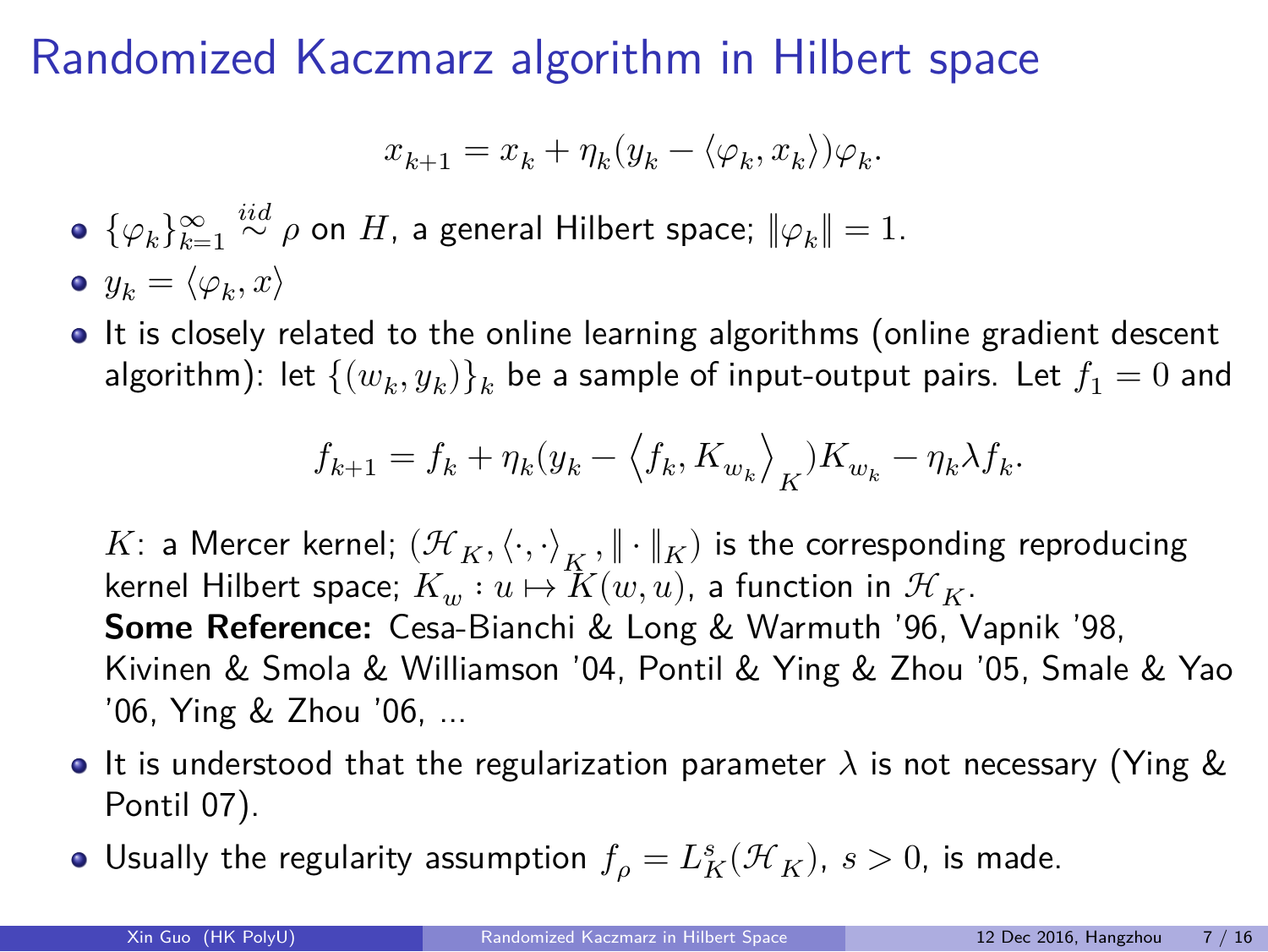# Application to functional data analysis

Functional linear models  $(\beta_0:$  unknown slope function)

$$
Y^*=\alpha_0+\int_{\mathcal{T}}X^*(t)\beta_0(t)dt+\epsilon.
$$

- $\mathcal{T}$ : a compact domain, e.g., an interval or a square.  $Y^*\in\mathbb{R}.$
- $X^*(t)$ : a square integrable stochastic process over  ${\mathcal T}$  with covariance

$$
C(s,t) = \mathbb{E}[(X(s) - \mathbb{E}[X(s)])(X(t) - \mathbb{E}[X(t)])].
$$

- Data:  $\{(X_k,Y_k)\}_k$ , iid copies of  $(X^*,Y^*)$ .
- a large literature [James 2002, Cardot&Ferraty&Sarda 2003, Ramsay&Silverman 2005, Yao&Müller&Wang 2005, Ferraty&Vieu 2006, Cai&Hall 2006, Li&Hsing 2007, Hall&Horowitz 2007, ...]
- Reproducing kernel approaches [Yuan&Cai 2010, Cai&Yuan 2012]

$$
(\hat{\alpha}_0, \hat{\beta}_0) = \arg \min_{\alpha \in \mathbb{R}, \beta \in \mathcal{H}_K} \left\{ \frac{1}{m} \sum_{i=1}^m (Y_i - F(X_i))^2 + \lambda J(F) \right\},\,
$$

where  $F(X) = \alpha + \int_{\mathcal{T}} X(t) \beta(t) dt$ , and  $J(F) = \|\beta\|_K^2$ .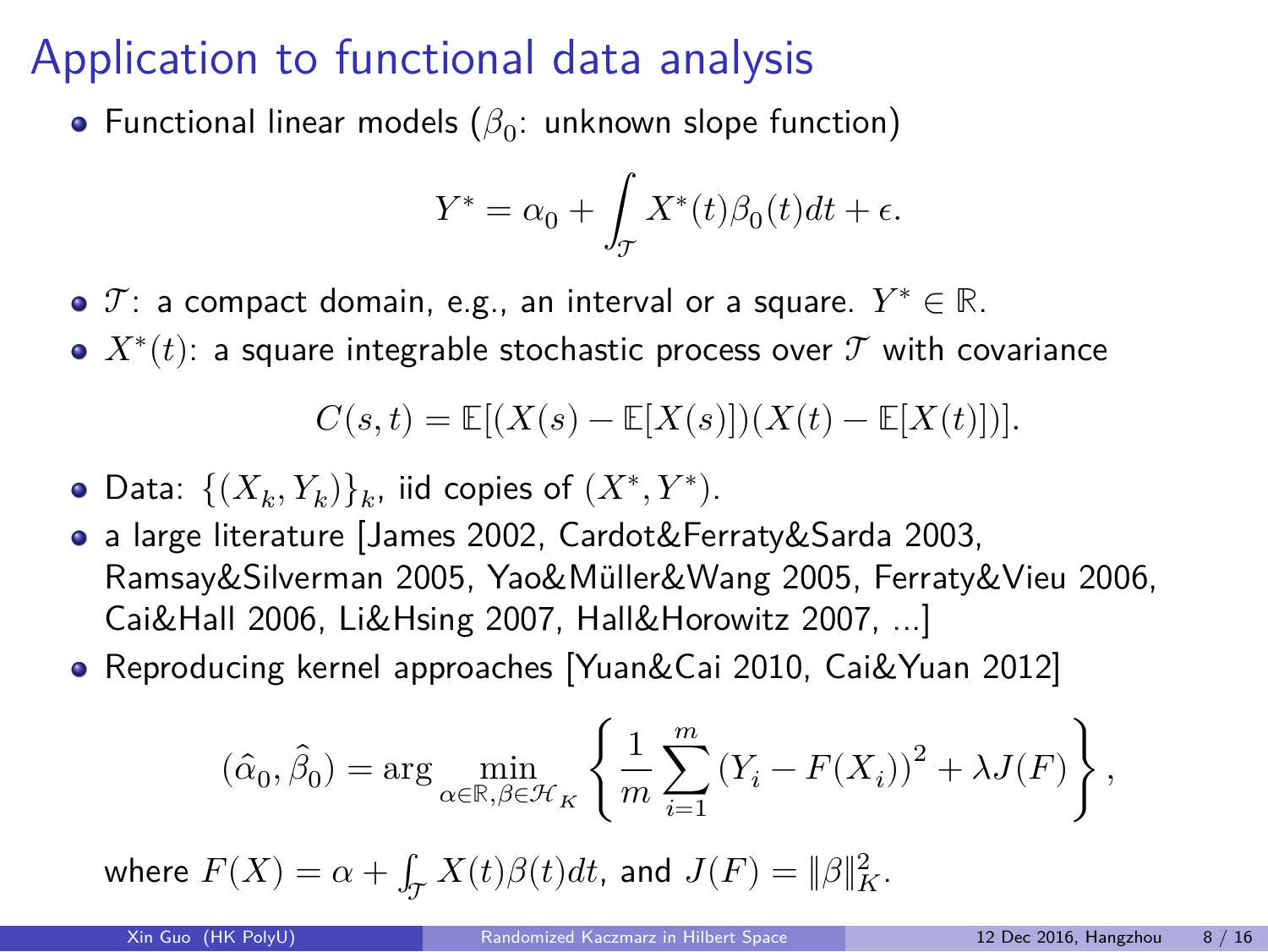- We assume  $\alpha_0 = 0$  for simplicity
- $\bullet$  Consider the noise-free case  $\epsilon = 0$
- Apply randomized Kaczmarz algorithm with RKHS

$$
x_{k+1} = x_k + \eta_k \left( Y_k^* - \int_{\mathcal{T}} x_k(t) X_k^*(t) dt \right) \frac{a_k^*}{\|a_k^*\|_K^2}.
$$

- $a_k^* = \int_{\mathcal{T}} X_k^*(s) K_s ds$
- Write  $\varphi_k=a^*_k/\|a^*_k\|_K$ ,  $y_k=Y^*_k/\|a^*_k\|_K$ . One has

$$
x_{k+1} = x_k + \eta_k (y_k - \langle x_k, \varphi_k \rangle) \varphi_k.
$$

Xin Guo (HK PolyU) Randomized Kaczmarz in Hilbert Space 12 Dec 2016, Hangzhou 9 / 16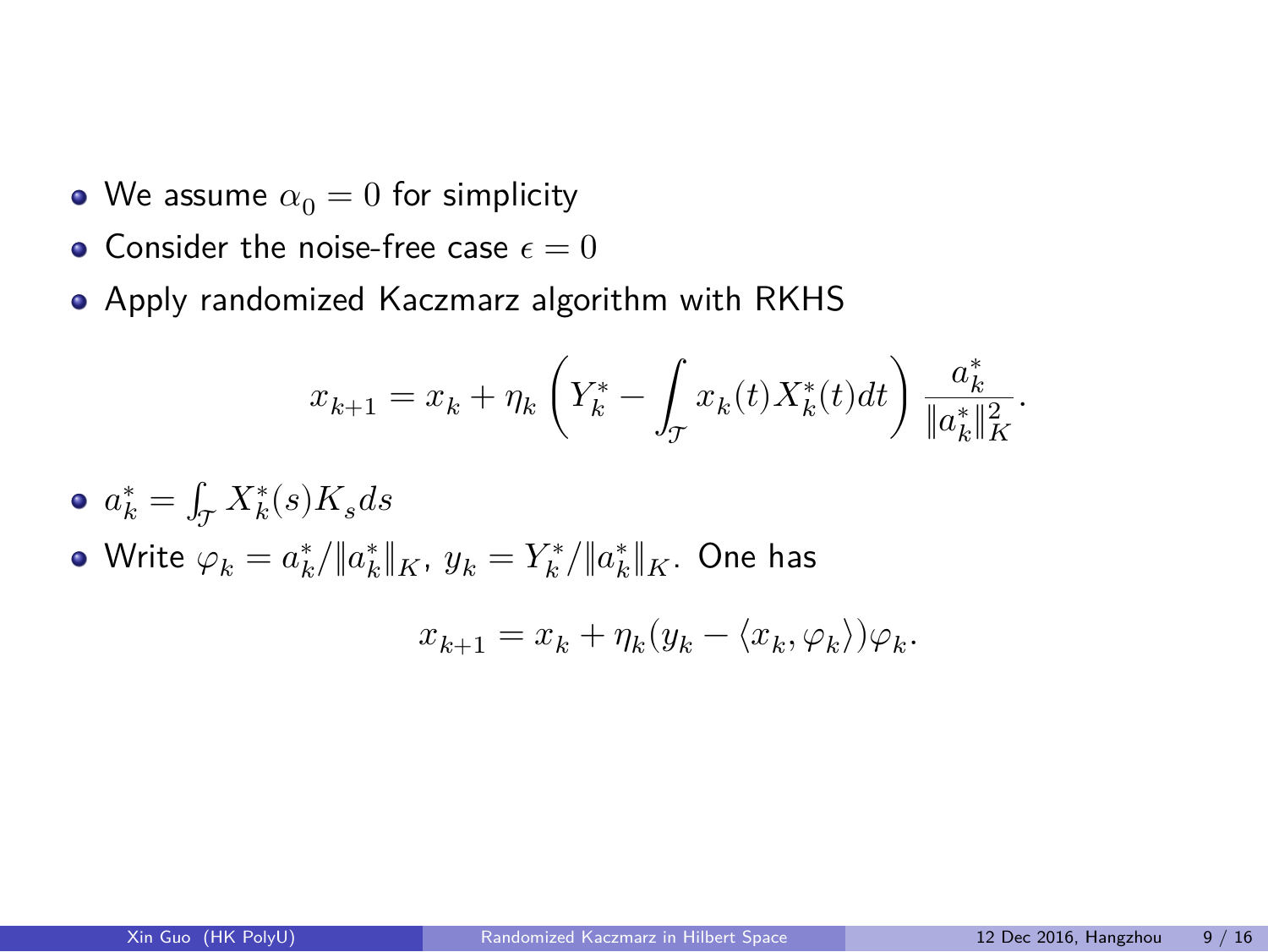#### The assumption  $x \in L^{s}(H)$ ,  $s > 0$

- $L:=\mathbb{E}[\varphi_k\otimes\varphi_k]$  where for any  $u\in H$ ,  $(\varphi_k\otimes\varphi_k)u:=\langle\varphi_k,u\rangle\,\varphi_k.$
- $\bullet$  L is symmetric, positive semi-definite, Hilbert-Schmidt, and of trace class.
- For online learning algorithms,  $\varphi = K_X / ||K_X||_K$  with  $X$  having some unknown distribution, and

$$
L=\mathbb{E} \frac{K_X \otimes K_X}{\|K_X\|^2}=\mathbb{E} \frac{K_X \otimes K_X}{K(X,X)}.
$$

When  $K_X/\|K_X\|_K$  and  $\|K_X\|_K$  are independent, for example when  $K(x, x) \equiv 1$ ,  $L$  is the integral operator  $L_K$  that is widely used in literature, and  $x\in L_K^s(\mathcal{H}_K)$  is a widely used assumption.

- It is an interesting open problem that under which (all?) circumstance would one get a better kernel simply by normalization.
- In functional linear regression problems,

$$
L=\mathbb{E}\frac{a^*\otimes a^*}{\|a^*\|_K^2}=\mathbb{E}\frac{\int_{\mathcal{T}}\int_{\mathcal{T}}X^*(t)X^*(r)(K_t\otimes K_r)dtdr}{\int_{\mathcal{T}}\int_{\mathcal{T}}X^*(t)X^*(r)K(t,r)dtdr}.
$$

when  $\|a^*\|_K$  and  $a^*/\|a^*\|_K$  are independent,  $L$  is the operator  $L_{K^{1/2}CK^{1/2}}$ studied in literature (Yuan-Cai 2010, Cai-Yuan 2012), where  $C(t, r) = \mathbb{E}[X^*(t)X^*(r)].$ 

Xin Guo (HK PolyU) Randomized Kaczmarz in Hilbert Space 12 Dec 2016, Hangzhou 10 / 16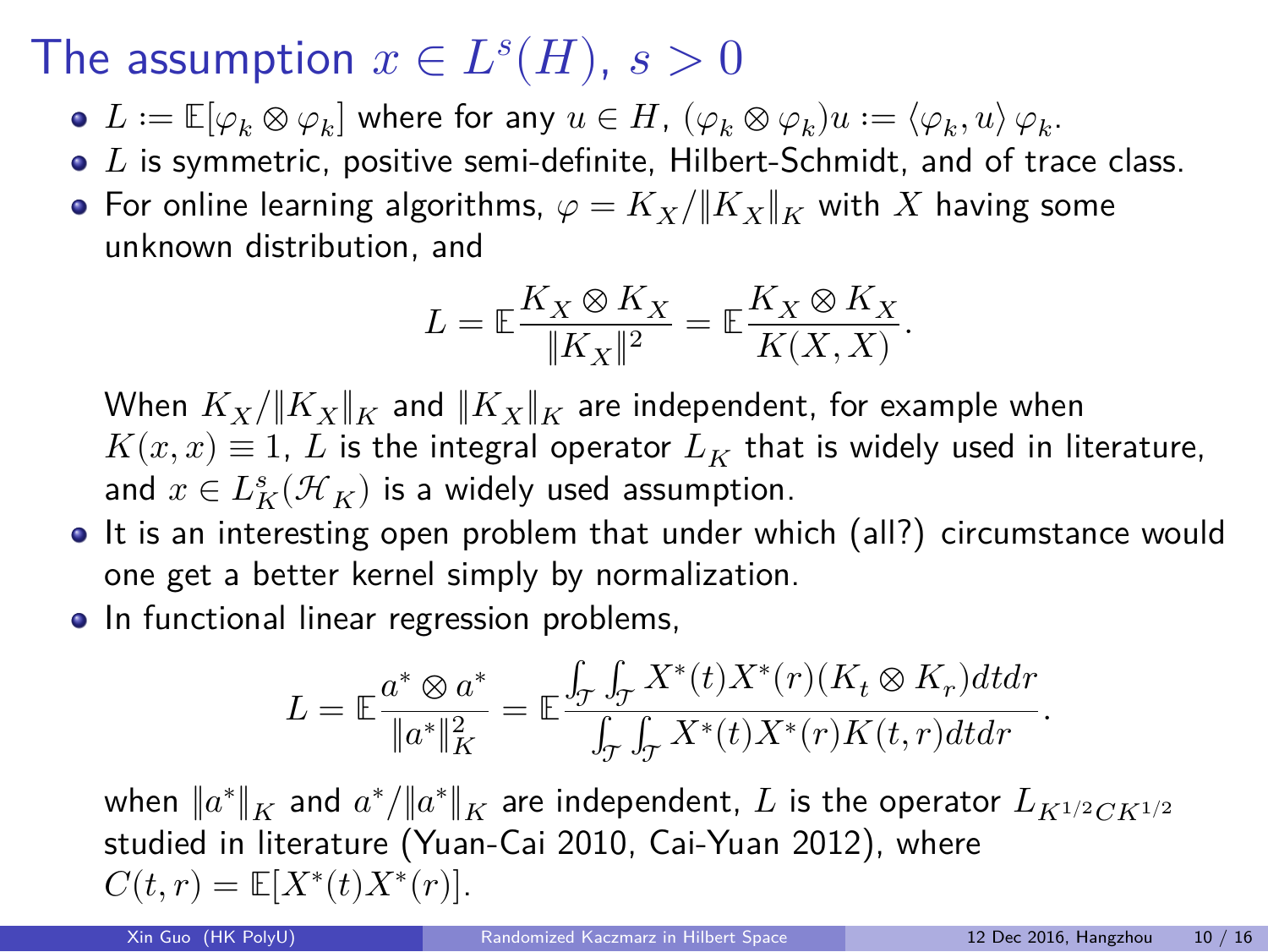Consider the noise-free model  $y_k = \langle \varphi_k, x \rangle$  with  $\{ \varphi_k \}_{k=1}^{\infty}$  $\stackrel{iid}{\sim}\rho$  and  $\|\varphi_k\|=1.$  Let  $L = \mathbb{E}[\varphi_k \otimes \varphi_k].$ 

Theorem (rate of weak convergence, G-Lin-Zhou)

Let  $\eta_k = \eta \in (0,1]$ *. For any*  $x \in L^{s_1}(H)$  and  $u \in L^{s_2}(H)$  with some  $s_1, s_2 \in [0, 1/4]$ , we have

$$
\mathbb{E}[\langle u, x_{k+1}-x \rangle^2] \leq \|L^{-s_2}u\|^2 \|L^{-s_1}x\|^2 (\eta k)^{-2s_1-2s_2};
$$

*If instead of a fixed*  $u$ ,  $x_{k+1} - x$  *is measured by an independent random vector*  $\alpha \sim (H, \rho)$ , one has

 $\mathbb{E}[\langle \alpha, x_{k+1}-x \rangle^2] \leq \mathrm{Tr}(L) \| L^{-s_1} x\|^2 (\eta k)^{-2s_1-\frac{1}{2}}.$ 

• Remark: when  $H = \mathcal{H}_K$  and  $\alpha = K_X$  with  $X$  being random,

$$
\mathbb{E}[\langle \alpha, x_{k+1}-x\rangle^2]=\mathbb{E}[\|x_{k+1}-x\|_{L^2}^2].
$$

Example: suppose  $\rho$  is concentrated on only one point  $\varphi^*$ , then  $L = \varphi^* \otimes \varphi^*$ , and  $\varphi_k = \pm \varphi^*$  for all  $k.$  So the randomized Kaczmarz algorithm converges if and only if  $x = C\varphi^*$  for some constant  $C$ . Even if  $x \perp \varphi^*$ ,  $\langle u, x_{k+1} - x \rangle$  still converges if  $u = C' \varphi^*$ .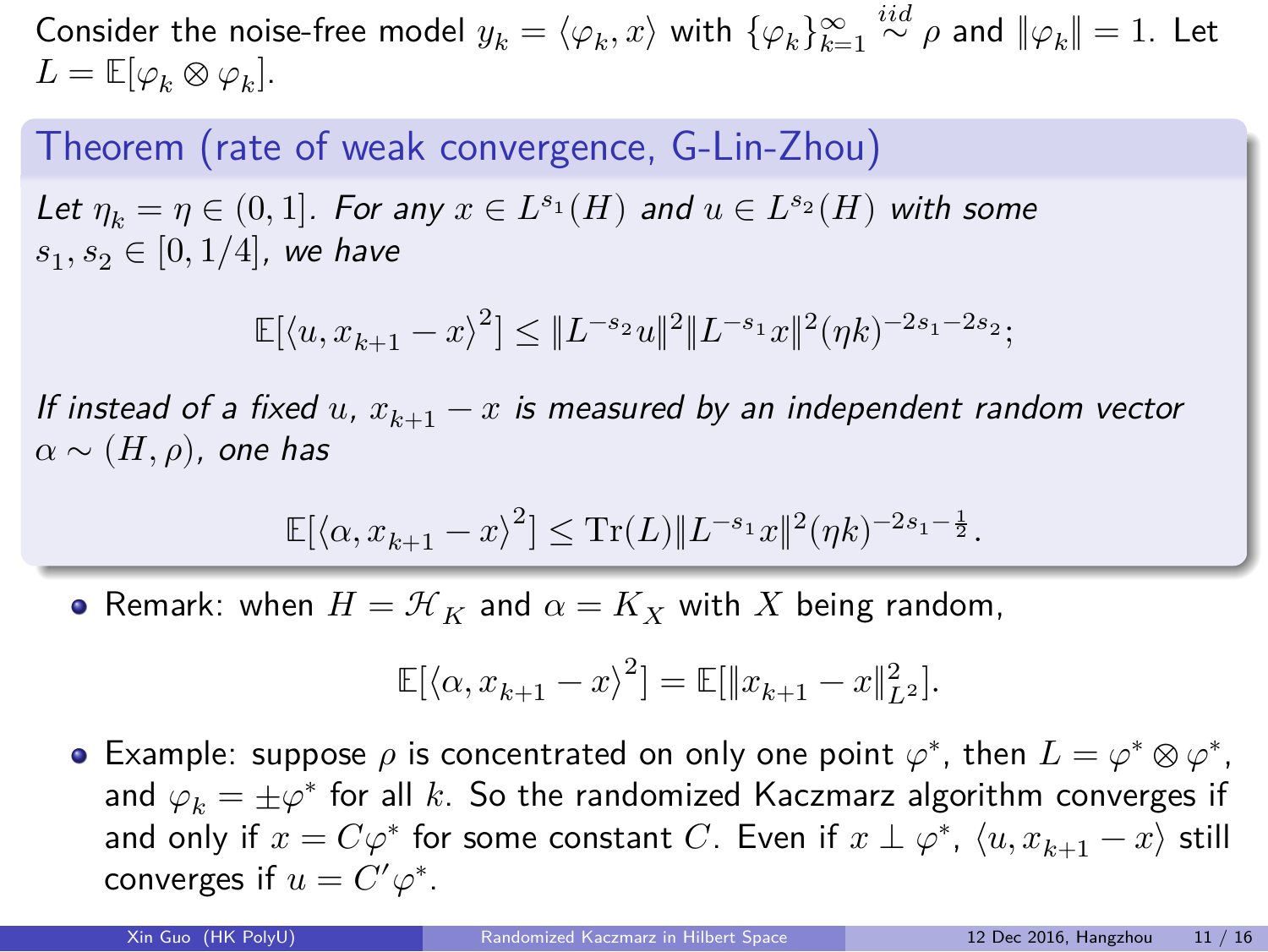*Outline of the proof.*

$$
x_{k+1} = x_k + (y_k - \langle \varphi_k, x_k \rangle) \varphi_k,
$$

$$
\begin{split} x_{k+1}-x=&x_k-x+\langle\varphi_k,x-x_k\rangle\,\varphi_k\\ =&(I-\varphi_k\otimes\varphi_k)(x_k-x). \end{split}
$$

Let  $P_k = I - \varphi_k \otimes \varphi_k$ , then  $P_1, \ldots, P_k, \ldots$  is a sequence of i.i.d. random orthogonal projections, and

$$
\mathbb{E}[\|x_{k+1} - x\|^2] = \mathbb{E}[(x_k - x)^T P_k^2 (x_k - x)]
$$
  
\n
$$
= \mathbb{E}[(x_{k-1} - x)^T P_{k-1} P_k^2 P_{k-1} (x_{k-1} - x)]
$$
  
\n
$$
= \cdots \cdots
$$
  
\n
$$
= \mathbb{E}[(0 - x)^T P_1 \cdots P_k^2 \cdots P_1 (0 - x)].
$$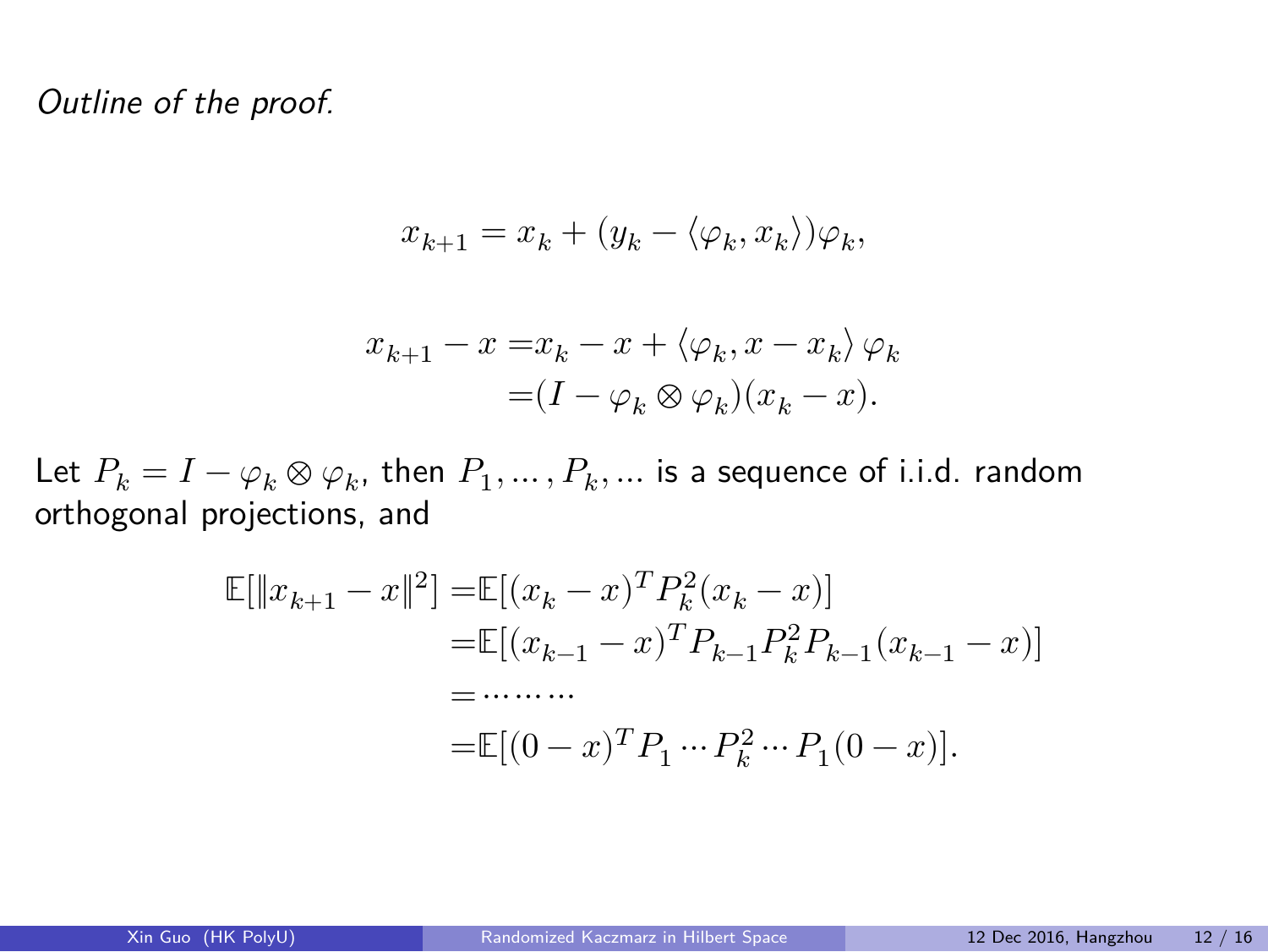Strong convergence is not expected.

#### Example

Let  ${e_i}_{i=1}^{\infty}$  be an orthonormal basis of  $H$ . Let  $q_1 \geq q_2 \geq ... > 0$  and  $\sum_{i=1}^{\infty} q_i = 1$ . Let  $\rho$  be a discrete probability distribution such that  $\rho(e_i) = q_i.$  Assume  $\text{Var}(\epsilon) = \sigma^2 > 0$  the model  $y = \langle \varphi, x \rangle + \epsilon$  and set  $\eta_k \equiv \eta \in (0,1]$  for Algorithm

$$
x_{k+1} = x_k + \eta_k(y_k - \langle \varphi_k, x_k \rangle) \varphi_k.
$$

Then  $\lim_{k\to\infty}\mathbb{E}[\|x_{k+1}-x\|^2]=\infty$ . Note that if  $x\in L^{s_1}(H)$  and  $u\in L^{s_2}(H)$ with some  $s_1, s_2 \in [0, \frac{1}{4}]$ , we still have  $\mathbb{E}[\langle u, x_{k+1}-x \rangle^2] = \mathcal{O}((\eta k)^{-2s_1-2s_2} + \sigma^2 \eta^{1-2s_2}).$ 

Recall [Needell 2010]: In the finite dimensional case with step sizes  $\eta_k \equiv 1$ ,  $\mathbb{E}[\lVert x_{k+1} - x \rVert] \sim \lVert A^{-1} \rVert \lVert A \rVert_F$  as  $k \to \infty.$ 

12 Dec 2016, Hangzhou 13 / 16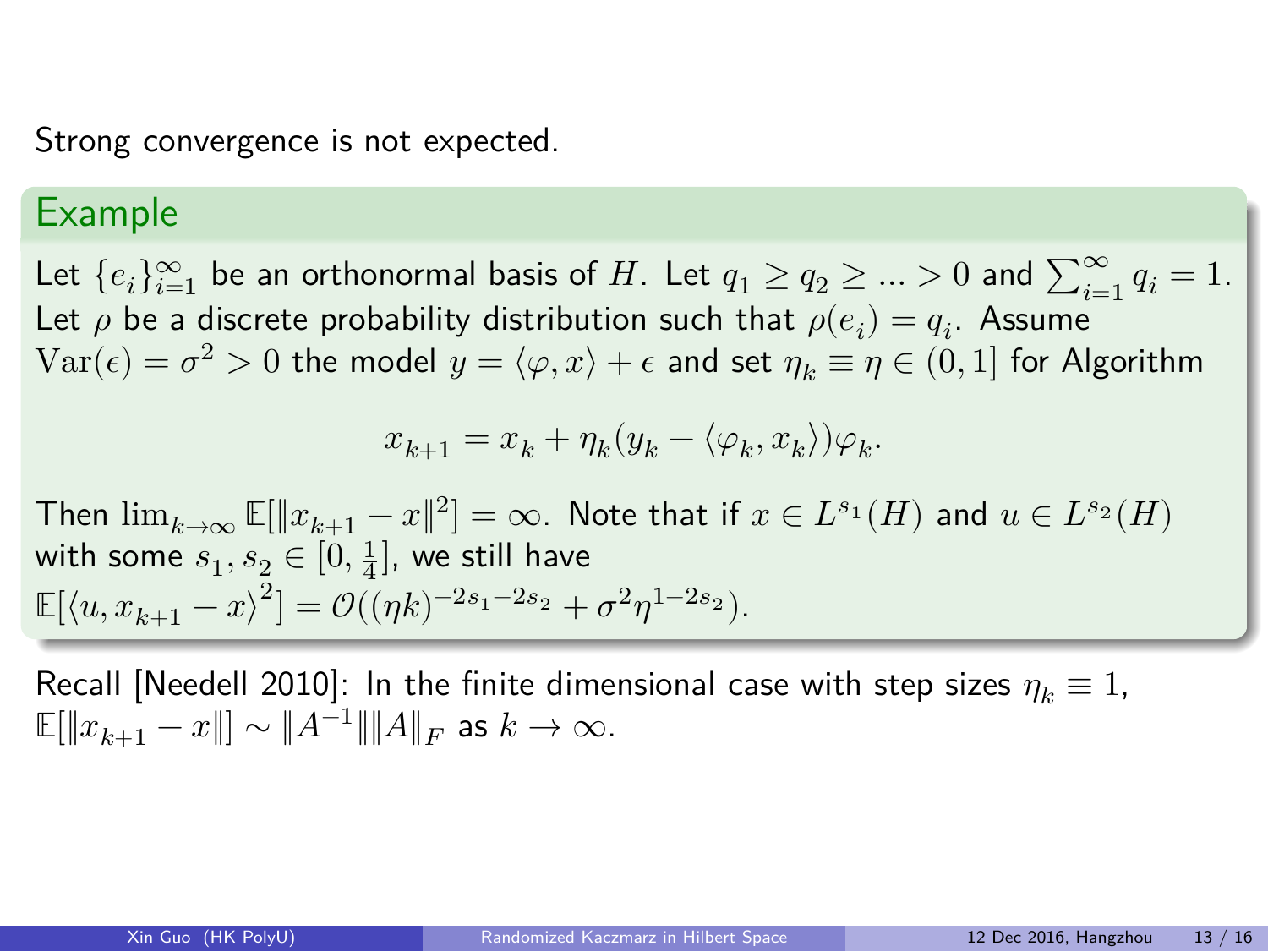# Regularization by relaxation

If we allow that  $\eta_k$  be small enough, we can obtain strong convergence in  $H$ .

Theorem (G-Lin-Zhou) Let M be a positive integer or infinity. Suppose the step sizes satisfy  $\sum_{j=1}^M \eta_j^2 = \eta_{2,M} < 1$  and the slope vector satisfies  $x \in L^{s_1}(H)$ . Then for  $1 \leq k \leq M$  , one has  $|\leq \frac{2||x||^2}{2}$  $||L^{-s_1}x||^2s_1^{2s_1}$ 1

$$
\mathbb{E}[\|x_{k+1} - x\|^2] \le \frac{2\|x\|^2 \|L^{-s_1}x\|^2 s_1^{-1}}{\|L^{-s_1}x\|^2 s_1^{2s_1} + \|x\|^2 e^{2s_1} \left(\sum_{j=1}^k \eta_j\right)^{2s_1}} + \frac{\|x\|^2 + \sigma^2 \mathrm{Tr}(L)}{1 - \eta_{2,M}} \sum_{j=1}^k \eta_j^2.
$$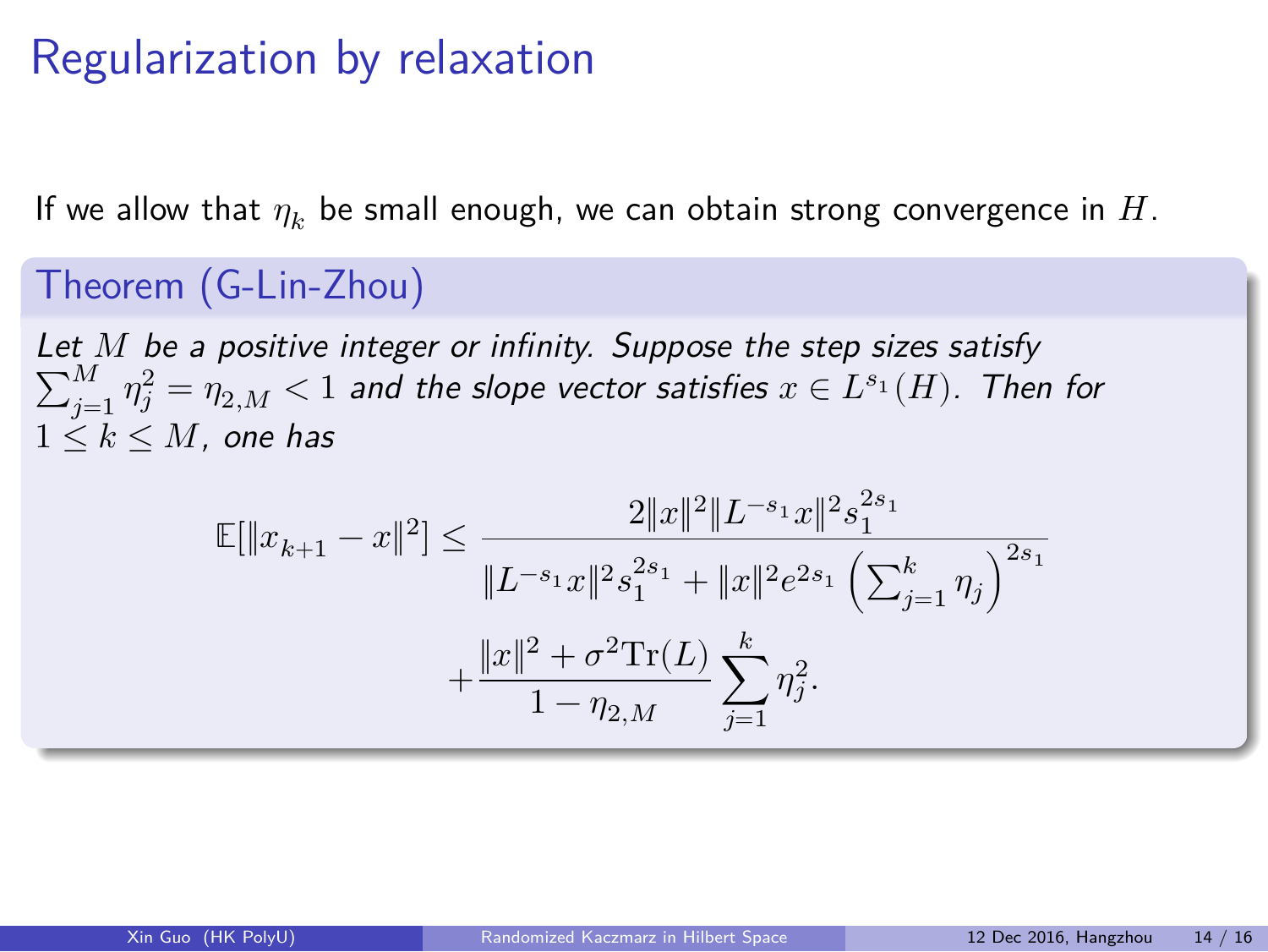#### Theorem (G & Lin & Zhou)

 $Suppose x_{\rho} \in L^{s_1}(H)$  for some  $s_1 > 0$ , and  $\mathrm{Tr}(L^{s_*}) < \infty$  for some  $0 < s_* < 1$ . Let  $2 \leq T < \infty$  be the number of iterations with constant step size

$$
\eta_k\equiv\eta=\left\{\begin{array}{ll}T^{-(2s_1+s_*)/(1+2s_1+s_*)}, & s_1+s_*\geq 1,\\T^{-(1+s_1)/(2+s_1)}, & s_1+s_*<1.\end{array}\right.
$$

*Then*

$$
\mathbb{E}[\|x_{T+1}-x_\rho\|^2]\leq C_1\left\{\begin{array}{ll}T^{-2s_1/(1+2s_1+s_*)}, & s_1+s_*\geq 1,\\T^{-2s_1/(2+s_1)}, & s_1+s_*<1,\end{array}\right.
$$

where  $C_1$  is independent of  $T$ .

Note: the error estimate in this theorem is much better than the bound given in Ying & Pontil '07, and is arbitrarily close to the minimax optimal convergence rate given by G & Fan & Zhou '16.

 $12$  Dec 2016, Hangzhou  $15 / 16$